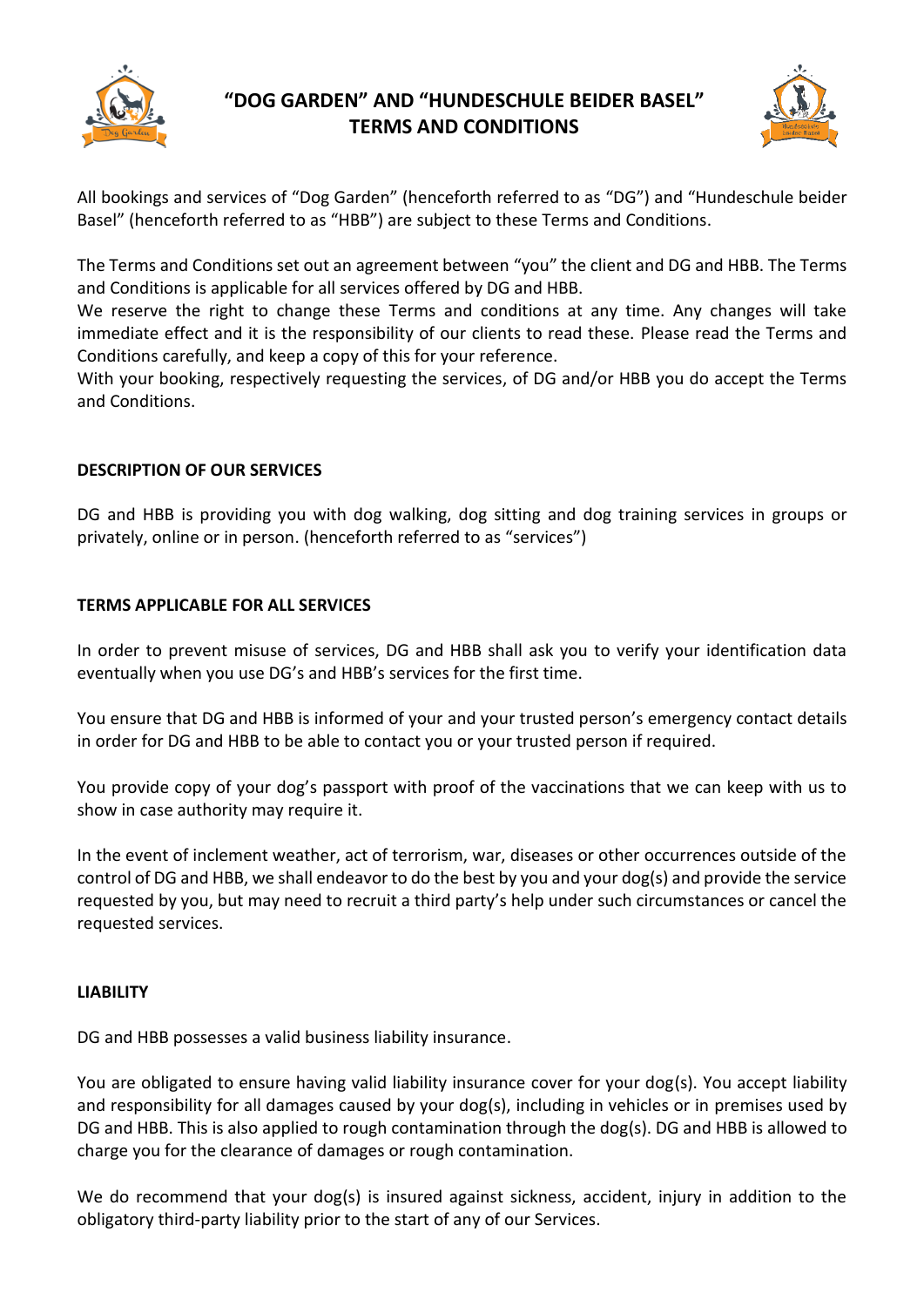Whilst we endeavor to take every reasonable care at all times DG and HBB does not accept liability or responsibility for loss, personal injury, injury to animals, any kind of theft, incapacitation or death of animal(s) caused during the provision of services due to their highly unpredictable nature.

DG and HBB does not accept responsibility or liability for any accident or illness of your dog(s).

You are liable for any consequential damages incurred due to missing vaccinations required by the Swiss law (Rabies) and canine cough protection with special regards to infecting other dogs.

You agree that if your dog(s) attacks, or is involved in a fight with another dog and/or person causing injury to that dog and/or person and/or object directly or indirectly, you will be responsible for any losses incurred as a result including, but not limited to, payment of veterinary fees in respect of injuries to another animal and/or person caused by your dog(s).

DG and HBB shall not accept any liability for compensation to you concerning our services, unless the damages are caused by gross negligence or willful intent from the side of DG and/or HBB.

## **HEALTH AND SAFETY, VETERINARY COSTS**

You must disclose any suspicion or presence of illness of your dog(s) admitted to DG and/or HBB's services. DG and HBB does not accept responsibility or liability for ill dogs and the associated consequences.

You shall be promptly informed by DG and/or HBB in the event your dog(s) experiences physical or psychological problems or if your dog(s) displays settling-in problems which exceed what is normally expected.

DG and/or HBB will use all care to ensure the happiness, safety and welfare of your dog(s). If, however your dog(s) becomes unwell or has an accident during the time using DG and/or HBB's services DG and HBB are fully authorized by these terms to seek and obtain veterinary care with release from all liabilities related to treatment, expense and transportation.

You have to make sure that your dog(s) has received all vaccinations as required by Swiss law and canine cough protection minimum 2 weeks before using our services, especially before admission to our dog boarding facility. Would this not be the case, DG and HBB can withdraw the services contract and charge you a cancellation fee of 50% of the total costs of services booked.

You agree for DG and HBB and advice from a qualified veterinary surgeon to make any decisions regarding your dog's health/welfare, providing it is acting in the best interest of your dog(s). DG and HBB will seek to contact you and/or your trusted person on the previously mentioned emergency contact number, so you or the trusted person on your behalf can make these decisions.

You agree to be responsible for payment of veterinary fees incurred. You are responsible for any veterinary bills, no matter how they incurred whilst your dog(s) is using DG and/or HBB's services.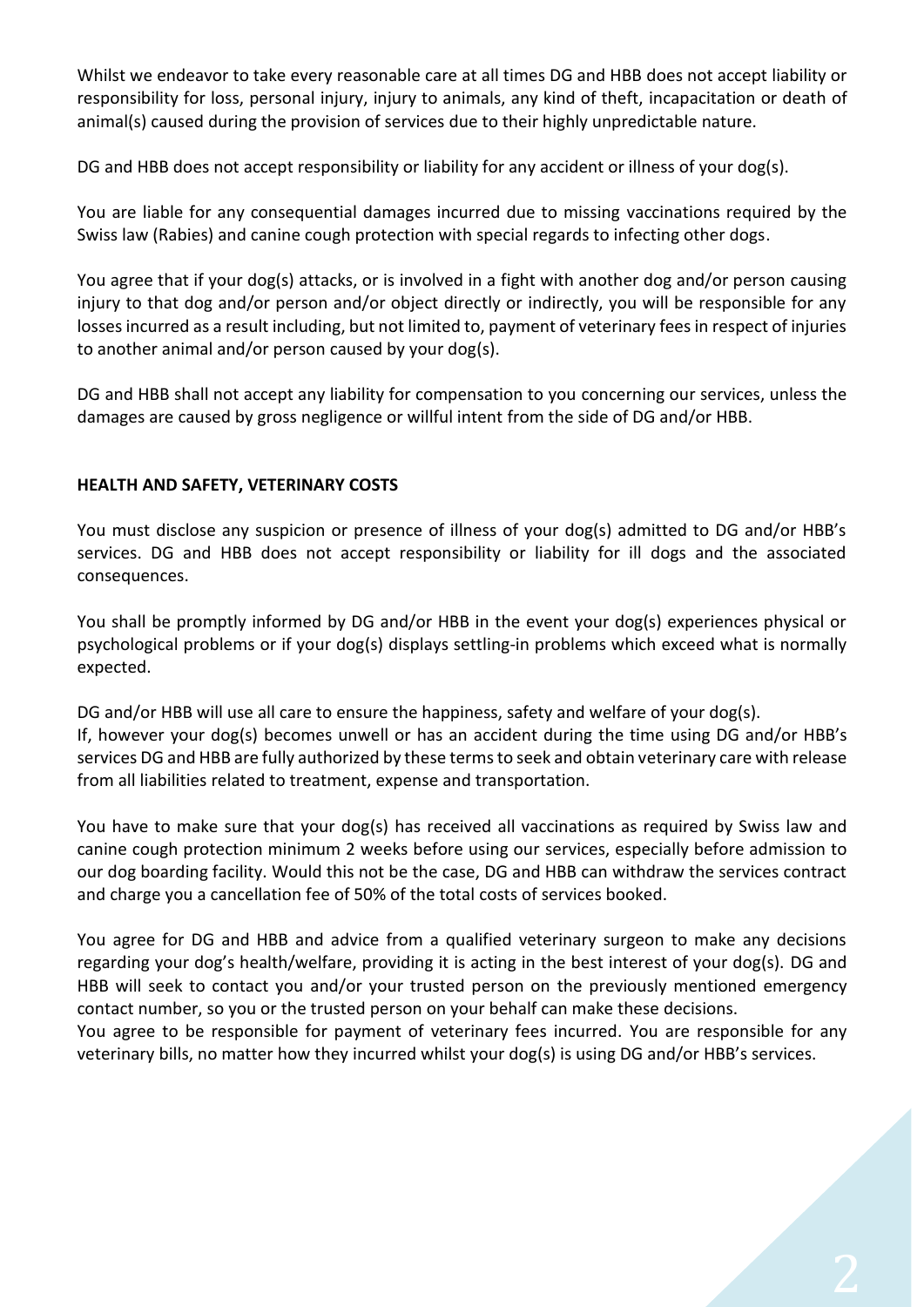Be aware that your female dog(s) in season cannot be admitted to our services unless not explicitly agreed with us. In the event you use DG's and HBB's services whilst your female dog(s) is in season and neglect to disclose this to DG and HBB, you will be liable in the event of any damages. Any costs thereby incurred shall be borne by you. DG and HBB can transfer your female dog(s) to a quarantine area. Any increased accommodation costs incurred shall be borne by you. The same applies in the event your female dog(s) goes in heat during her stay at DG and HBB. DG and HBB reserves the right to immediately cancel the requested services in the event any male dog(s) is using our services at the same time.

# **DG: DOG WALKING AND SITTING (DOG BOARDING AND DAYCARE) SERVICES**

DG is authorized to perform care and services as outlined in this contract.

Trial walk(s) and day(s) at DG's dog walking & boarding facility is mandatory as it is helpful for the dog(s) and enables DG to check whether the dog(s) is able to settle in. This walk and/or stay is charged according to the price list.

DG will consult with you to provide information regarding your dog's walk, accommodation and stay at the dog boarding facility and/or the dog walking service.

You must disclose any peculiarities regarding diet and medical care upon the dog's admission to the dog boarding facility.

DG shall ensure each dog accommodated in DG's dog boarding facility and/or using other services has sufficient off-leash time on the enclosed private ground and/or on outside walks during their stay. This may also take place inside the dog boarding facility during winter months or in case of extreme weather conditions. Note that DG may provide the dog walking services across the border in Germany, respectively in France.

You shall reimburse DG for all expenses incurred during the services requested by you including, but not limited to any additional food supplies, bedding, transport, cleaning costs, legal costs and thirdparty care if required.

You acknowledge that your dog(s) is handed over to DG care, respectively in its services at your own risk. This expressly refers to other dogs admitted to DG'sservices and/or clashes between the dogs and any resulting injuries, as well as the dog's escape from the grounds or from any place where the services take place.

You shall collect your dog(s) promptly upon expiry of the agreed duration of stay. In the event of noncompliance, the dog(s) shall be handed over to an animal shelter after 10 calendar days. DG shall choose the animal shelter. The costs thereby incurred shall be fully charged to you.

Provided you give keys to your premises, in order to DG to be able to collect from and/or leave your dog(s) in your premises, DG ensures to take good care of opening and locking your premises and moving your dog(s) in and outside the building. However, DG will not accept any liability and responsibility concerning any damages happening within your premises and/or building, and/or losing the keys.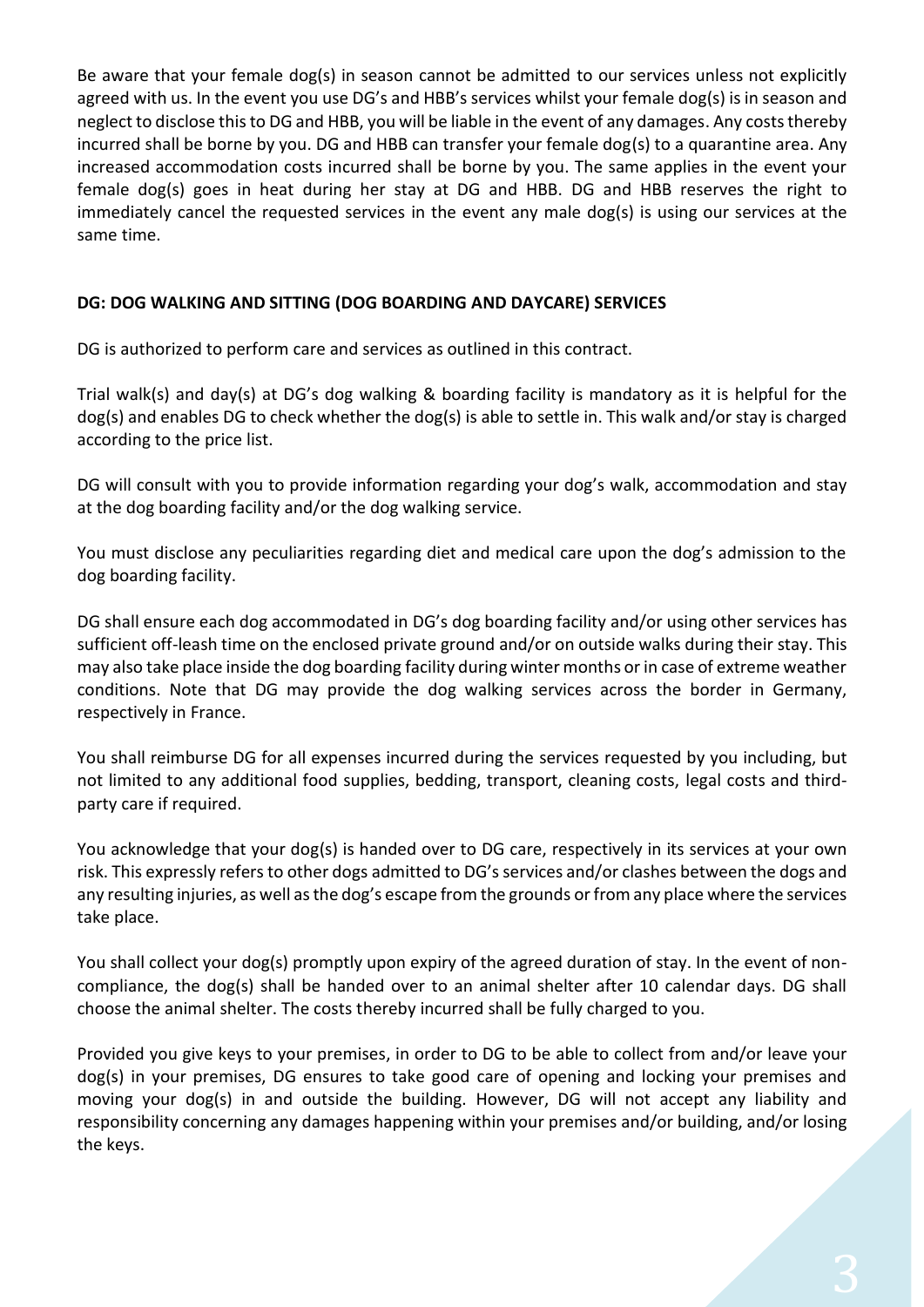# **ARRIVAL AND COLLECTION TIMES (DOG WALKING AND SITTING SERVICES)**

Pick up and drop off times and location will be agreed with you upfront.

In general, we go and pick up dogs in the morning between 7h30-8h30 and drop them off around 10h00 or after our early afternoon walk, usually after 15h00. The walks are happening sometime between 8h00-10h00 and/or 12h00-15h00.

## **DOG TRAINING**

Signing up to a course will take effect by filling in the Registration Form and/or confirming via email or orally the time and date of the lesson you will be attending.

It is your responsibility to ensure you will be available for the duration of the course. Refunds for nonattendance will not be given except in exceptional circumstances and on receipt of prior notice, minimum 48 hours in advance.

Dogs must always be kept on a lead, unless told otherwise.

DG and/or HBB does not accept liability or responsibility for clashes between the dogs and any resulting injuries, as well as the dog's escape from the grounds or from any place where the services take place.

It is your responsibility to clear up and dispose of any fouling, both outside and inside the training area.

Children are welcome to attend and take part in classes but must be supervised.

## **RESERVATIONS AND CANCELLATIONS**

## **Cancellation by you:**

Bookings are generally binding. Cancellations are of course possible. However, reserved places cannot easily be filled at short notice. For this reason, the following rule applies to cancellations:

Dog walking & sitting services

- Up to 7 days before start of the requested services: free of charge
- From 7 days before start of the requested services: 50% of the total fee will be charged
- At start of the requested services: the total fee will be charged

Dog training services

- Up to 48 hours before start of the requested services: free of charge
- Within 48 hours before start of the requested services: the total fee will be charged

In exceptional and well-grounded cases DG and/or HBB might wave your fees on a case by case basis. (E.g.: Health issues)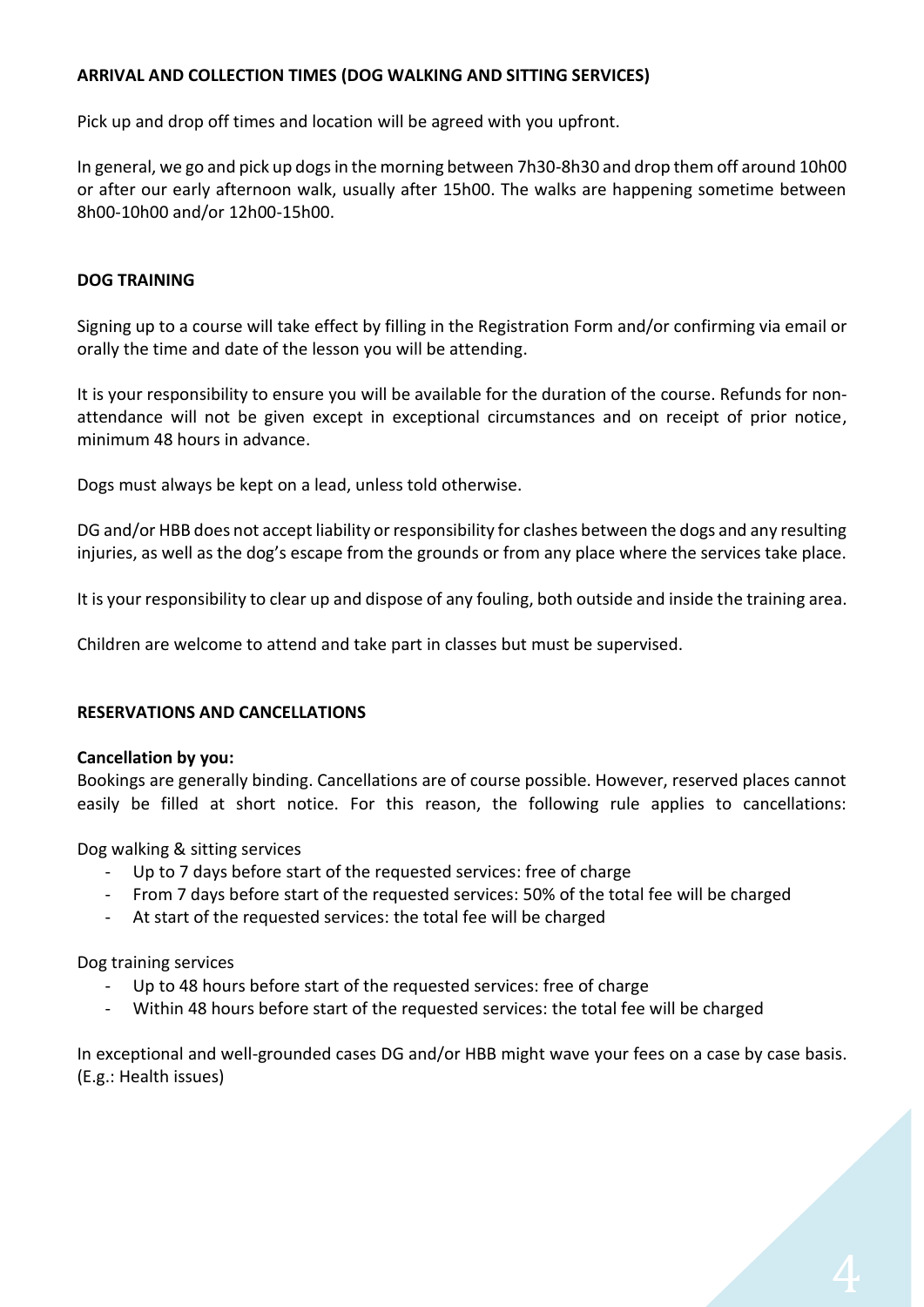## **Cancellations by DG and/or HBB:**

In the event DG and/or HBB is unable to render the agreed services for unforeseeable event, respectively important reasons, it may cancel the requested services. DG and/or HBB can also postpone or reschedule trainings, respectively classes.

Would your dog(s) develop behavioral issues that would cause major difficulties for DG and/or HBB to provide its services or would endanger other animals, persons or objects, DG and/or HBB can cancel the requested services with immediate effect. Would you experience such behavioral issues (e.g.: your dog(s) attacking bicycles, people, kids, etc.) please immediately inform DG and/or HBB so we can seek for a sustainable solution for both you and your dog(s).

DG and/or HBB will promptly inform you and assist in the search for replacement care if applicable. In the event of contractual withdrawal by DG and/or HBB, you shall not owe DG and/or HBB any payment for non-rendered services.

#### **PAYMENT INFORMATION**

Dog walking and sitting services:

Payment shall be made in cash or bank transfer for the entire service posteriorly, within 31 days.

Dog training service:

Private training sessions: Payment shall be made in cash or bank transfer for the entire service posteriorly, within 31 days.

Group sessions and online sessions:

Payment shall be made in cash or bank transfer prior to the first lesson

Transfer details: Dog Garden by Klein, Judit Klein, Rheintalweg 64, 4125 Riehen Bank's name: Credit Suisse IBAN: CH31 0483 5155 4938 4100 0 BIC: CRESCHZZ80A

TWINT: +41 79 104 0334

DG and HBB reserves the right to impose a fee of CHF 30 per invoice outstanding after 31 days.